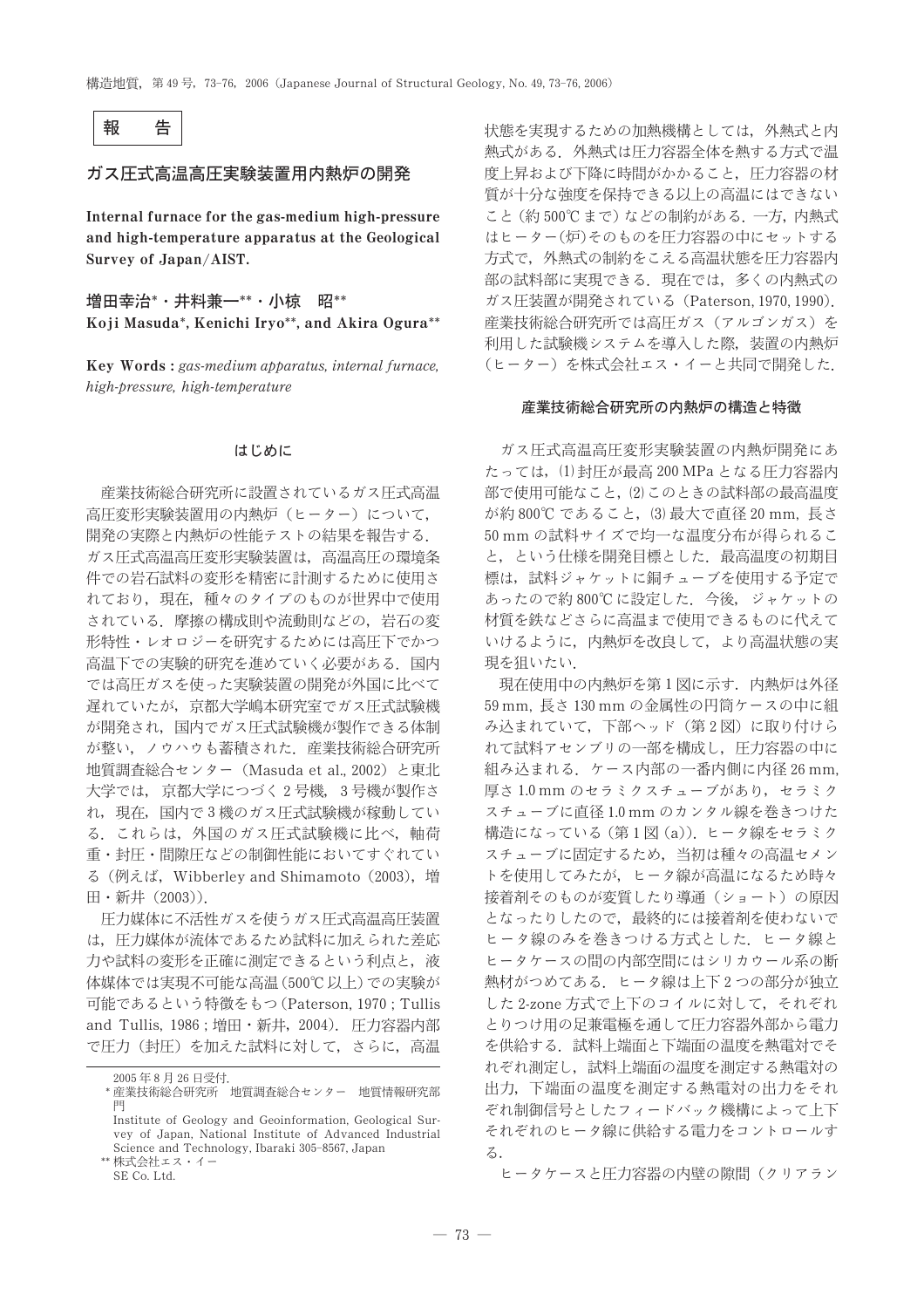

Fig. 1 Internal furnace for the gas-medium apparatus of the Geological Survey of Japan/AIST. (a) A ceramics tube and heater coils (two-zone furnace). (b) A heater case (photo). (c) A heater case (drawing).

ス)は約0.5mm でヒータケース本体の外側がすぐ圧 力容器内壁となっている。圧力容器の材料は高温にな ると塑性変形がおこり、また引張強度が低下して危険 である。したがって、この内熱炉は試料部を高温(最 高約 800℃)に熱すると同時に、圧力容器そのものに ダメージを与えないようヒータケース外側部分は、高 くても300℃くらいまでにしなければならない。これ らの制約のもとに断熱材のつめ方を工夫した.

圧力媒体が流体 (特に気体) の場合, 圧力媒体の対流 で試料温度の不均一分布が生じてしまうことがよく知 られている. Tullis and Tullis (1986) では、圧力媒体 の対流によって発生してしまう温度勾配の対処方法と して、(1)内熱炉と試料やピストン部の隙間を小さくす る、(2)内熱炉上下端面でガスの流れをブロックして対 流をおこしにくくする, (3)内熱炉と試料部の空間にセ ラミックファイバーや窒化ボロン粉末のような loose material を詰めて対流を防ぐ、の3項目が示されてい る. 我々は、これらのうち(1)と(2)の方法を採用した. 内熱炉内壁と試料部の隙間は、約2.5mm とした. 圧 力媒体の対流を極力おさえるという目的には、この隙 間は狭いほどよいが、試料の変形実験や摩擦すべり実



Fig. 2 Schematic illustration of the internal furnace and sample assembly. The whole assembly fits inside the pressure vessel. The system is designed to handle a cylindrical sample of max.  $50 \text{ mm}$  length and  $20 \text{ mm}$  diameter. A  $0.25 \text{ mm}$ thick annealed copper jacket isolates the specimen from the argon-gas confining medium. Tungsten carbide (WC) spacers minimize the temperature gradient across the sample. Alumina spacers prevent excess heat from escaping through the ends of the column. T1, T2, TC1, TC2, and TC3 are locations of the thermocouples. The gap between the upper furnace bore and the copper jacket is filled with insulating materials that serve to restrict convection of the argon gas.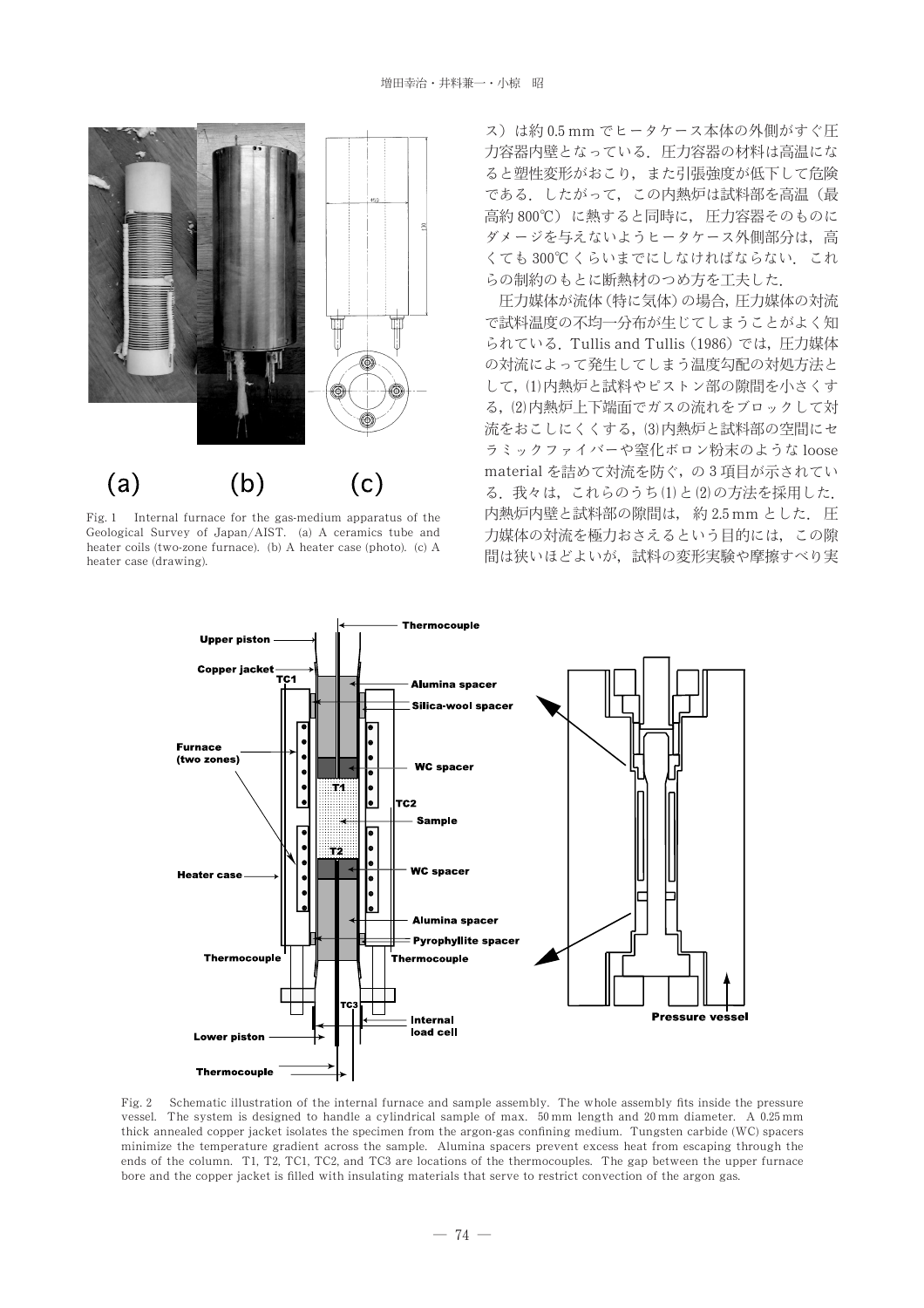験の際、試料部分が構方向に膨らむので、隙間がある 程度あったほうがよい、試料が膨らんで内熱炉を内側 から傷つけたり壊してしまう可能性があるからであ る。そこで、その両方の要求を満たす最適値としてこ の値におちついた。第2図に示すように、内熱炉の上 下両端面と試料・ピストン部分の隙間には、シリカ ウール系の断熱材やパイロフィライト製のスペーサを つめることによって、アルゴンガスの対流を極力防ぐ ことにした、開発の初期段階でこれらの措置をしな かった場合,対流によって長さ50mmの試料の上下 両端面で200℃以上もの温度勾配があった.

第2図は試料・ピストン部分の模式図である. 試料 の両端には厚さ 10 mm のタングステンカーバイト製 のエンドキャップをはさんで、その両側のピストンは アルミナ製のセラミクスとし、熱伝導によって熱が外 部に逃げるのを防いでいる.

### 内熱炉の性能テスト

試料部の温度を室温から800℃に上げ、その後800℃ で一定に保ったときの、圧力容器内部の各部分で測定 した温度分布とその時間変化を第3図(a)に示す. 封 圧は 200 MPa で一定に保った. 第3図 (a) の横軸は 経過時間で、縦軸は温度である。ここで T1 と T2 はそ れぞれ直径 20 mm, 長さ 40 mm の試料の上端面と下 端面の温度. TC1 は内熱炉ケースの上端面の温度, TC2 は内熱炉ケース中央部の外壁の温度, TC3 は下 部ヘッドにとりつけた内部荷重計付近の温度である (第2図). 内熱炉ケース外壁部分と圧力容器内壁との 隙間は 0.5 mm なので、圧力容器そのものにダメージ を与えないためには、内熱炉ケース外壁部分の温度は 300℃以下に保つ必要がある。実際、高温下での実験 を行う際にはこれらの温度出力をモニタして、もし、 圧力容器にダメージを与えるような温度になった場合 は、実験を中止する. TC3の内部荷重計部分の温度 も、歪ゲージ式内部荷重計の貼り付け部分や配線がダ メージを受けない温度範囲に保つ必要がある.

第3図(a)では,時間の経過とともに,各期間をa: 温度上昇(上昇率大), b: 温度上昇(上昇率小), c: 温 度一定. d: 温度下降時期の 4期間に分けた. a の温度 上昇期では、温度の上昇率を100℃/10 min に設定し た. 最初のうちは、試料の上端面の温度 (T1) と下端 面の温度 (T2) は同じペースで上昇するが、ある時期 から試料上端面の温度の方が、下端面の温度より高く なるようになって試料部に温度勾配ができてくる。そ こで、期間bでは、温度の上昇率をゼロ(フィード バックの目標温度を一定にする)にしたり、温度上昇 を段階的に行うことによって全体としてゆっくり温度 を上げた、その結果、試料上下端面での温度勾配も解 消した. 温度一定期間 c では試料部の温度を800℃で 一定に保った. 第3図 (b) は第3図 (a) の温度一定 期間cの部分を拡大したものである。試料の上下端面 の温度が800℃から最大±10℃以内(ほとんどの期間 は±5℃以内)の範囲で一定に保たれているのがわか る。この時、内熱炉のケース部分や内部荷重計部分の 温度はヒータケース中央部外壁 (TC2) で約 230℃, ヒータケース上部 (TC1) とヒータより下部に設置し た内部荷重計付近 (TC3) では, 100℃以下になってい る。このように今回開発した内熱炉では、封圧200 MPaのもと、試料部分が800℃の時でも、圧力容器内 部の他の部分は安全な温度範囲に保たれていることが 示された.



Fig. 3 (a) Temperatures measured inside and around the internal furnace as a function of time. (b) Fluctuation of temperatures at the top of the sample (T1) and at the bottom of the sample (T2) during the period c when we kept the temperature at 800°C under the confining pressure of 200 MPa. Positions of the thermocouples (T1, T2, TC1, TC2, and TC3) are shown in Fig. 2.